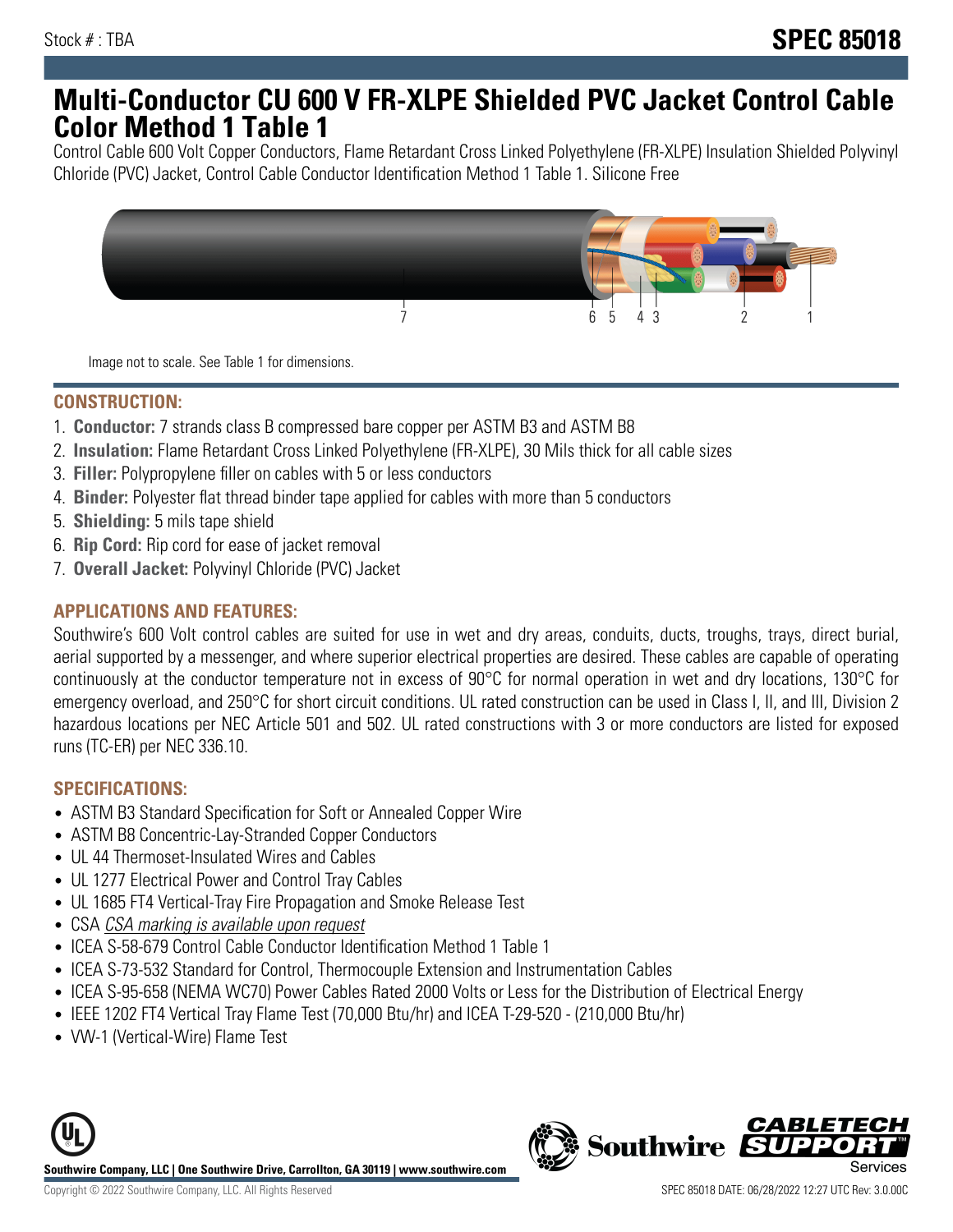### **SAMPLE PRINT LEGEND:**

#### UL Listed

SOUTHWIRE E75755 {UL} XX AWG X/C FR-XLPE CDRS 90C PVC JKT TYPE TC-ER SHIELDED 600V SUN. RES. DIRECT BURIAL YEAR {SEQUENTIAL FOOTAGE MARKS} SEQ FEET

#### Non UL Listed

SOUTHWIRE XX AWG X/C FR-XLPE CDRS SHIELDED 90C PVC JACKET SUNLIGHT RESISTANT 600V {YYYY} {SEQUENTIAL FOOTAGE MARKS} SEQ FEET